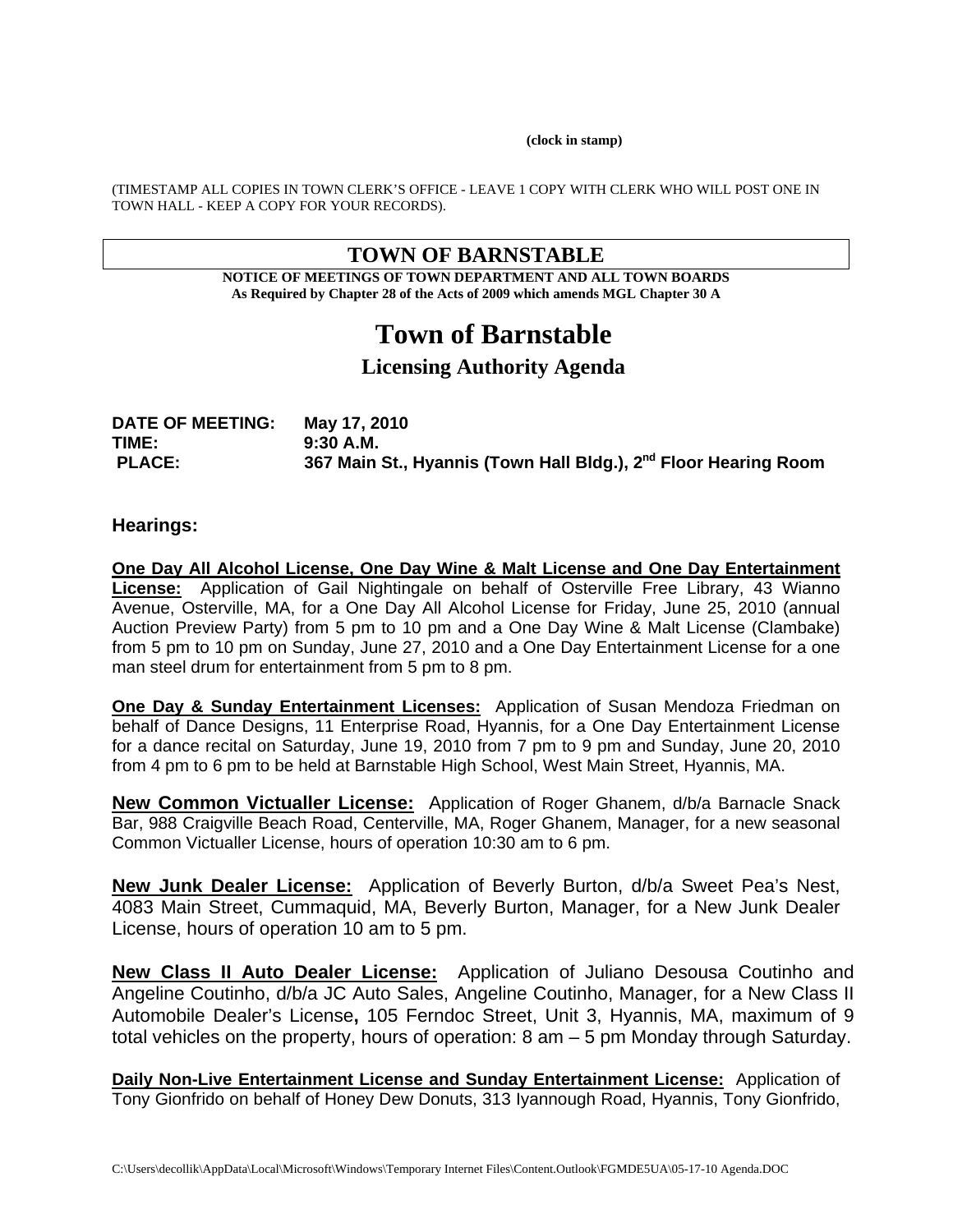Manager, for a Daily Non-Live Entertainment License for stereo music with speakers outside on the patio on Thursday evenings from 6 pm to 9:30 pm and on various Sundays from 1 pm to 4 pm for an antique car show.

**New Junk Dealer License:** Application of Rob Cassidy, d/b/a Ready Recovery Svcs., Inc., 92 Rosary Lane, Unit 6, Hyannis, MA, Rob Cassidy, Manager, for a New Junk Dealer License, hours of operation 9 am to 5 pm.

**Alteration of Premises on Annual All Alcohol Common Victualler License:**  Application of SJR Group Inc.., d/b/a 586 Bistro, 586 Main Street, Hyannis, MA, Jason Schildge, Manager, for a change in license description on its Annual All Alcohol Common Victualler License to add the following to the existing description: Outside patio dining with 5 tables of four, totaling 20 seats in front of the restaurant.

**New Annual All Alcohol Common Victualler License:** Application of Pain D'Avignon II, Inc., d/b/a Pain D'Avignon Cafe - Boulangerie, 15 Hinckley Road, Hyannis, MA, Mario Mariani, Manager, for a New Annual All Alcohol Common Victualler License.

**Change License Type, Change Manager, Alteration of Premises:** Application Hyannis Anglers Club, Inc., d/b/a Hyannis Angler's Club, 235 Ocean Street, Hyannis, MA for a Change of License Type from an Annual All Alcohol Club License to a Seasonal All Alcohol Common Victualler License; Change of Manager to John Greene; and Alteration of Premises to the following license description: Two floor wooden structure located at 235 Ocean Street, Hyannis, MA: First floor dining room with 30 seats and bar with 29 seats and outdoor patio with 40 seats. Two handicap accessible bathrooms and two exits on  $1<sup>st</sup>$  floor with a kitchen and service area. Second floor function room includes dining area with 54 seats and bar with 13 seats and outside deck with 42 seats. Two bathrooms and two means of egress on  $2^{nd}$  floor.

**New Class II Auto Dealer License:** Application of Timothy J. Ferreira, d/b/a Ferreira's, 85 Old Yarmouth Road, Hyannis, MA, for a New Class II Auto Dealer License, hours of operation to be 7 am to 7 pm daily, with 15 spaces maximum. Continued from 5/3/10. Letter received 5/6/10 to withdraw the application without prejudice.

**New Non-Live Entertainment and Mini Golf License**: Application of Opry Glowgolf , LLC d/b/a Glowgolf, Cape Cod Mall Space S-113A, Jeff Bennett, Manager, for a Daily Non-Live Entertainment and Miniature Golf License.

**New Common Victualler License:** Application of Stephen J. Lozzi, 429 Prince Hinckley Road, Centerville, for a **New Common Victualer License** for the Kalmus Beach Snack Bar Concession, Ocean Street, Hyannis**.**

## **Renewals:**

## **The following renewals have been submitted without any changes from the previous year for Licensing Authority approval.**

**Junk Dealers:**